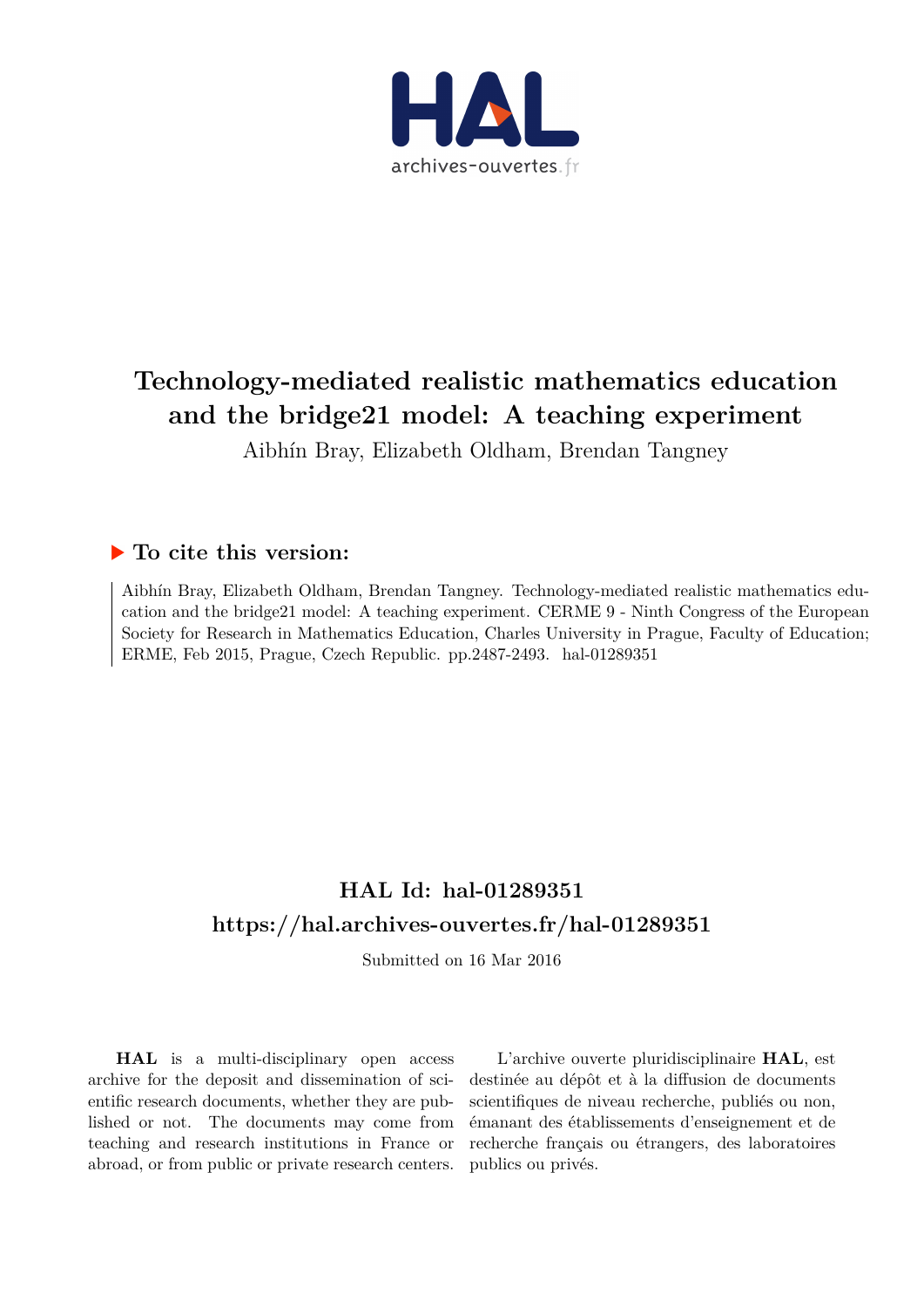# **Technology-mediated realistic mathematics education and the bridge21 model: A teaching experiment**

*Aibhín Bray, Elizabeth Oldham and Brendan Tangney*

Trinity College Dublin, Dublin, Ireland, braya@tcd.ie

*Many recent curriculum reforms aim to address shortfalls with regard to student engagement with mathematics by harnessing the affordances of technology, social constructivist pedagogies, contextual scenarios, and/ or approaches aligned with Realistic Mathematics Education (RME). However, these may not sit well within a conventional classroom setting; a 21st Century (21C) learning model may be more appropriate. This paper describes a teaching experiment in Ireland, supporting an ongoing curriculum reform; it used technology-mediated activities consonant with social constructivism, RME, and 21C learning. The study involved twenty students (aged 15–17) over a two-day period. Results suggest that the approach has the potential to increase student engagement with and confidence in mathematics.*

**Keywords**: RME, contextualised learning, twenty-first century learning, technology-mediated, post-primary education.

# **INTRODUCTION**

Debate regarding the quality of mathematics education at post-primary level is ongoing in many countries. Recent curriculum reforms have typically focused on developing students' conceptual understanding, problem-solving ability and productive disposition (National Research Council, 2001), with the intention that students would be able to apply their mathematics confidently in real-life and other contexts. However, on leaving school, many students' views of the subject are still fragmented and de-contextualised (Gross, Hudson, & Price, 2009), resulting in low levels of mathematical confidence and engagement. Research indicates that factors contributing to these attitudes include a formal, abstract and assessment-driven approach that reinforces behaviourist

and didactic tendencies in teaching and learning, with content and procedure prized over literacy and understanding (Conway & Sloane, 2005; Ozdamli, Karabey, & Nizamoglu, 2013). Mathematical creativity is generally not encouraged, leading to a perception of mathematics as involving memorisation and execution of set procedures that lead to unique, correct answers (Dede, 2010; Ernest, 1997), and a belief that mathematics is "hard, right or wrong, routinized and boring" (Noss & Hoyles, 1996, p. 223).

It has been suggested that, within an appropriate pedagogical framework, the use of technology in the classroom can make mathematics more meaningful, practical, and engaging (Drijvers, Mariotti, Olive, & Sacristán, 2010; Olive et al., 2010). Social constructivist educational theories have been shown to align particularly well with the affordances of technology (Bray & Tangney, 2013; Patten, Arnedillo Sánchez, & Tangney, 2006). Another approach seen as addressing limitations in traditional mathematics education is that of Realistic Mathematics Education (RME) (Gravemeijer, 1994; van den Heuvel-Panhuizen, 2002), which also sits well with social constructivist pedagogy. However, activities combining a technology-mediated, social constructivist and RME approach to mathematics learning do not fit easily into the conventional classroom with its didactic teaching and short class periods (Wijers, Jonker, & Kerstens, 2008). So-called  $21<sup>st</sup>$  Century (21C) learning models – emphasising a student-centred, active approach and key skills such as collaboration, communication, creativity and problem-solving, as well as content – may be more appropriate (Dede, 2010; Voogt & Roblin, 2012).

In Ireland, a reformed post-primary mathematics curriculum is being introduced (Cosgrove, Perkins, Shiel, Fish, & McGuinness, 2012). The reform initia-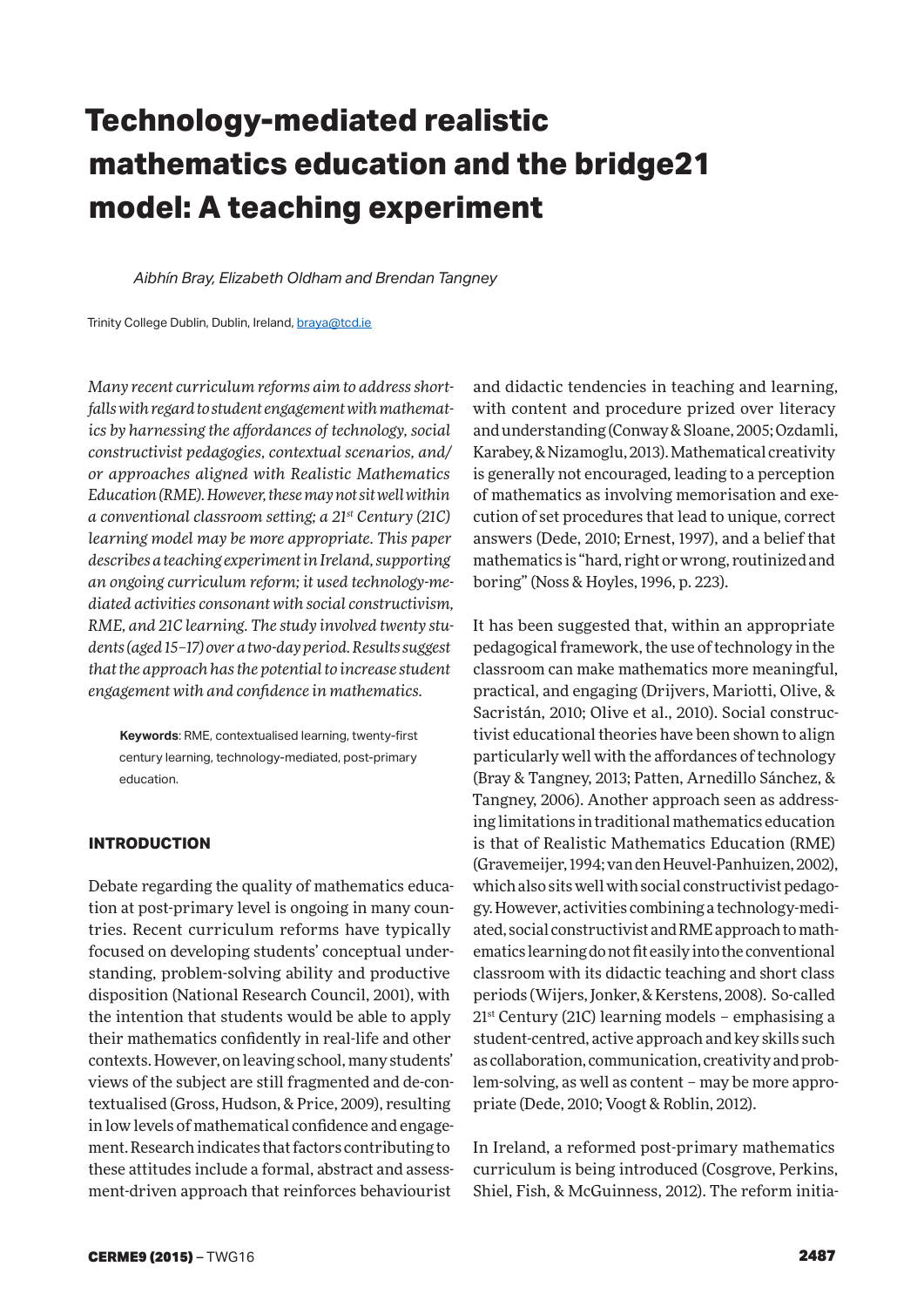tive, known as 'Project Maths', aims to increase students' understanding, problem-solving ability and engagement, particularly with regard to problems set in context; it recommends a focus on constructivist learning and an emphasis on the meaningful use of technology. Research is being undertaken, not only to evaluate the effectiveness of the project on a national scale (Jeffes et al., 2013), but also to examine specific teaching experiments. In particular, Jeffes and colleagues (2013) refer to the problem that "teachers are currently emphasising the content of the revised syllabuses rather than the processes promoted within it", and that "students need to be regularly given high quality tasks that require them to engage with the processes promoted by the revised syllabuses" (p. 5). Within this context, we aim to investigate whether the combination of a technology-mediated approach, RME and a particular model – Bridge21 (Lawlor, Marshall, & Tangney, 2015) – of 21C learning facilitates the development of mathematics learning activities that increase student engagement and confidence. To provide a framework, the key features of RME and of the Bridge21 model are described and different levels of technology usage are discussed. The combination of the three elements is then illustrated through the description of a two-day experiment in a school setting. Preliminary results are discussed and tentative conclusions drawn.

## **FRAMEWORK**

In this section, the three elements of the framework are outlined briefly.

## **Realistic Mathematics Education (RME)**

RME is an approach to mathematics education that involves students developing their understanding by exploring and solving problems set in contexts that engage their interest, with teachers scaffolding their reinvention of the mathematics that they encounter (Freudenthal, 1991). Five characteristics of RME are identified: (i) the importance of problems set in contexts that are real to the students; (ii) the attention paid to the development of models; (iii) the contributions of the students by means of their own productions and constructions; (iv) the interactive character of the learning process; and (v) the intertwinement of learning strands. It should be noted that the contexts do not have to be drawn from the real world; the important aspect is that the students find them meaningful (van den Heuvel-Panhuizen, 2002).

The five characteristics guide a process called 'progressive mathematisation' (Gravemeijer, 1994). This involves: starting from a problem set in a context; identifying the relevant mathematical concepts involved; gradually refining the problem so that it becomes a mathematical one representing the original situation; solving that problem; and interpreting the solution in terms of the original situation. Mathematisation has two components, designated as 'horizontal' and 'vertical'. They are described by Dickinson, Hough, Searle, and Barmby in terms of modelling: "The process of using a model to solve a particular problem is known as 'horizontal mathematisation', while that of using the model to make generalisations, formalisations etc. is known as 'vertical mathematisation'" (2011, p. 48). As the students engage in progressive mathematisation, they encounter the concepts first informally, then 'pre-formally', and only eventually at a formal level. The mathematisation and formalisation processes are illustrated in the teaching experiment described below.

# **The Bridge21 Model of 21C Learning**

Bridge21 is a particular model of 21C learning developed in the authors' institution (Lawlor, Conneely, & Tangney, 2010). It was originally used in an out-ofschool outreach programme, and in recent years has been adapted for use in Irish post-primary schools. Currently it is being trialled in a number of schools as part of a systemic reform process in Irish education (Johnston, Conneely, Murchan, & Tangney, 2014). In this team-based pedagogical model, adults act as guides and mentors, scaffolding and orchestrating the learning experience. The model is innovative in that it offers a structured approach to the implementation of a 21C Learning activity, providing a set of steps to facilitate a successful intervention. The steps typically include: team formation; a divergent-thinking, 'warm-up' activity; investigation of the problem/challenge; planning; an iterative phase of task execution/ problem solving/artefact creation; presentation; and reflection. Strict deadlines are enforced to encourage planning and ensure the teams stay on-task. The physical learning space is configured to support a collaborative, project-based, cross-curricular and technology-mediated approach, with an emphasis on individual and group reflection.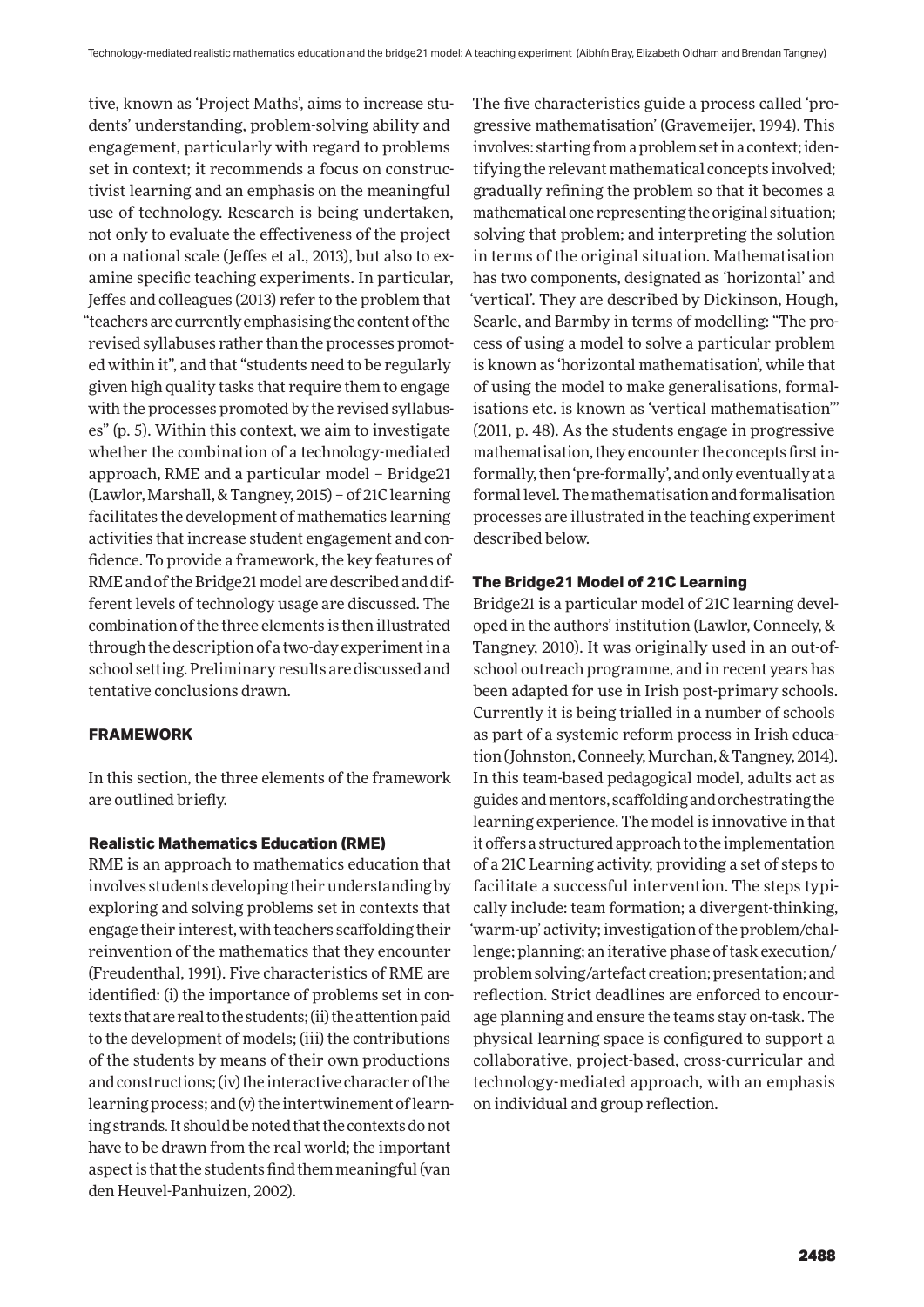# **Technology usage (enhancement and transformation)**

Use of digital technologies in mathematics education has the capacity to open up diverse pathways for students to construct and engage with mathematical knowledge, embedding the subject in authentic contexts and returning the agency to create meaning to the students. It can facilitate an emphasis on practical applications of mathematics, through modelling, visualisation, manipulation and more complex scenarios (Olive et al., 2010). However, Olive and colleagues (2010) also note that "it is not the technology itself that facilitates new knowledge and practice, but technology's affordances for development of tasks and processes that forge new pathways" (p. 154). The SAMR Hierarchy (Puentedura, 2006) offers a useful tool for describing different levels of technology integration in activities (Figure 1). The Bridge21 approach focuses on the creation of activities that fall within the Transformation space on the hierarchy. However, within the field of mathematics education, the use of technology to augment traditional approaches – outsourcing the calculation, increasing speed and accuracy, and thus permitting more focus on underlying concepts – is also seen as important. In the activities developed in this project, technology is incorporated in such a way as to create and support tasks that are meaningful and realistic for the students; it is not used merely to re-instantiate aspects of traditional mathematics teaching.

# **RESEARCH METHODS**

The experiment discussed in this paper makes up one embedded unit within an overarching explanatory case study (Yin, 2014). To date, three such experiments have taken place within school settings and initial results are currently being analysed. A mixed methods approach to data collection and analysis has been taken, with considerable emphasis placed on qualitative data (Creswell, 2003; Yin, 2014). Qualitative analysis uses a directed content approach, and a pre-experimental design is used to analyse the quantitative data.

The Mathematics and Technologies Attitudes Scale (MTAS) (Pierce, Stacey, & Barkatsas, 2007) was utilised to gather quantitative data. MTAS is a 20-item questionnaire with a Likert-type scoring system. It has five subscales:



**Figure 1:** SAMR Hierarchy (Puentadura, 2006)

- 1) Behavioural Engagement: how students behave when learning mathematics
- 2) Affective Engagement: how students feel about the subject
- 3) Mathematical Confidence: students' conceptions of their ability to do well in the subject and to handle difficulties
- 4) Confidence with Technology: students' confidence in their ability to master technological procedures required of them and resolve difficulties
- 5) Attitude to using Technology in Mathematics: the degree to which students feel that technology provides relevance, aids their learning, and contributes to their achievement in mathematics.

The instrument was administered to students before and after the interventions, and paired t-tests were used to analyse the data (Creswell, 2003). While it is ambitious to expect meaningful data about such large and important issues from a 20-item questionnaire, the descriptors of the MTAS subcategories have been very useful to guide the qualitative analysis, permitting a more in-depth investigation of the themes.

Qualitative data came from focus-group interviews conducted 2 to 4 weeks after each intervention. The MTAS subscales were used as a-priori codes to direct content analysis of the interviews using NVivo10. Use was also made of codes drawn from a set of design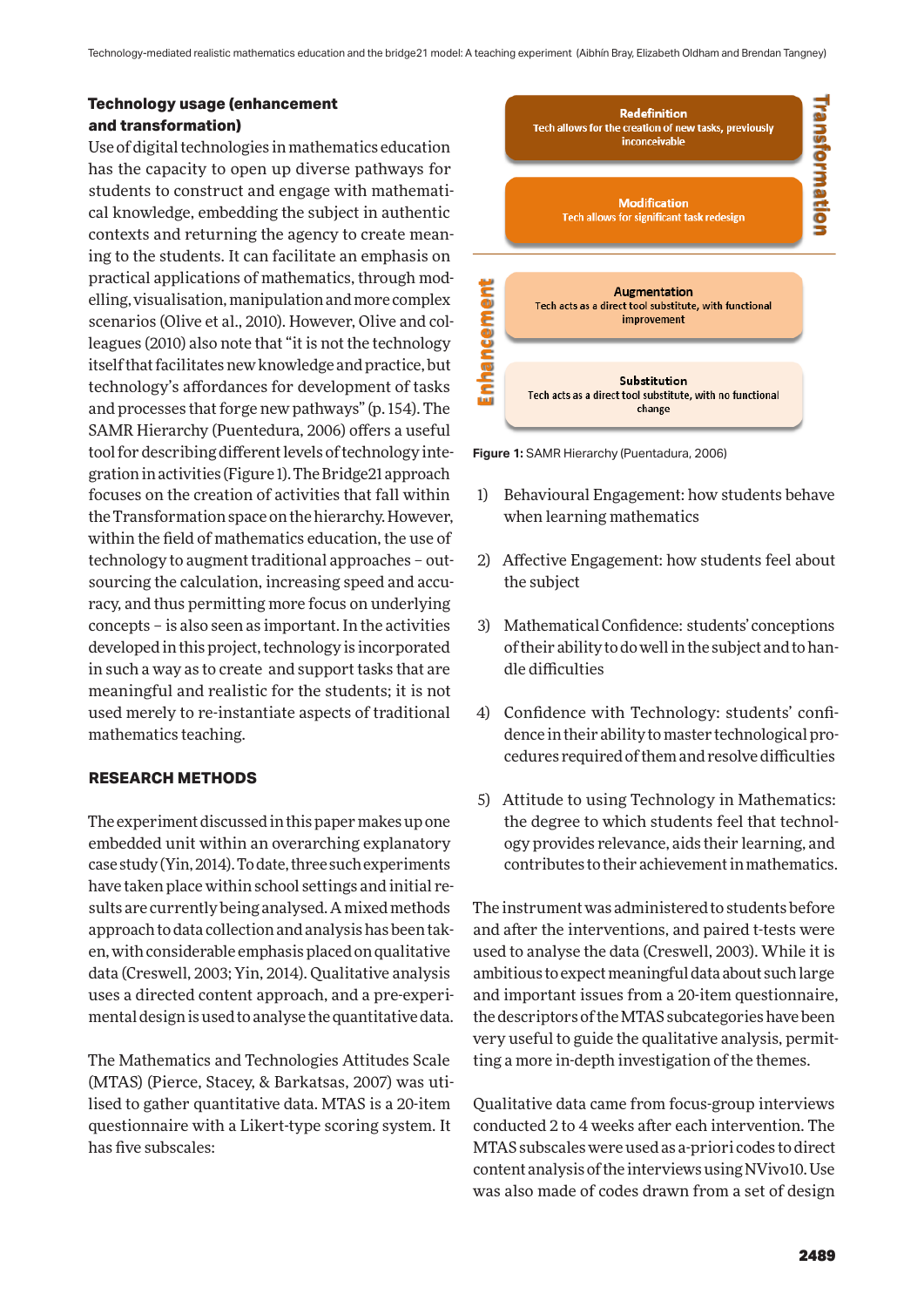principles for mathematics learning activities that fit within the technology-mediated, Bridge21/RME paradigm; their development is described by Bray, Oldham, and Tangney (2013). Some of the elements used as codes include: task design that is realistic, practical, and open-ended; teamwork; and transformative and computational use of technology. Matrix coding was used to identify associations between elements of the design principles and subscales of MTAS.

## **THE TEACHING EXPERIMENT**

The students involved were from year 10 (age 15/16), which in the Irish system is known as Transition Year. This is a one-year school programme in which the focus is on personal, social, vocational and educational development, providing opportunities for students to experience diverse educational inputs in a year that is free from formal examinations (Department of Education and Science, 2004). Timetabling is more flexible than is the case for other school years, facilitating teaching experiments that are not constrained by short class periods. The first author had access to students for two days, from 10 am to 4 pm. During this period, she acted as the main teacher, or facilitator, with one classroom assistant. The class consisted of 20 male students of mixed ability, assigned by the class teacher to 5 groups of 4 students each, in such a way as to balance abilities. The environment was a large room with movable desks; each team was allocated a workstation, where they could work together. Laptops (two per team, to enhance collaboration), smartphones and other resources were provided.

Each of the two days followed the same general structure, based on the Bridge21 learning model of warmup, investigation, planning and implementation. Throughout the day the facilitators interacted with the students, scaffolding their exploration of the mathematics and the technology. Based on the activity, the final section of the day was dedicated to a 'sales pitch' on day 1 and a competition on day 2; in each case this was followed by group presentations, in which the students discussed what they had accomplished and the mathematics they had understood. A whole-group discussion concluded the sessions.

The first day's activity was 'Plinko and Probability', which encourages students to develop a deep conceptual understanding of patterns, Pascal's triangle, probability and bias. Plinko is a game of chance based



**Figure 2:** Plinko and probability

on a Galton board: a board with evenly spaced pegs arranged in staggered order, to form a triangle (Figure 2). Balls should be funnelled onto the board from directly above the top peg. If the pegs are symmetrically placed, the marbles have equal probability of bouncing left or right. A number of evenly placed slots form the base of the board, into which the marbles fall.

The students were informed that they were going to be developing a game for a casino and would have to devise the rules and scoring system in such a way that the game would be appealing to players, but that the casino owners would win overall. They were provided with a Plinko board template, a cork-board and some pins and marbles, smartphones, and laptops with open-source spreadsheet software and the free video analysis tool, Kinovea<sup>1</sup> (Figure 2). They were also given a sheet of exploratory questions relating to the possible paths on a Galton/Plinko board.

The aim of the activity was to encourage the students to make sense of what appears to be random behaviour. In particular, they were encouraged to identify that the number of routes to the pegs in the grid (starting from the top) forms Pascal's Triangle, and also to understand the probability of a marble landing in a particular bin if the board were perfect. In addition, they analysed their own boards, using the spreadsheet to tabulate and visualise 100 rolls. They were thus able to see how well their game conformed to a digitally generated one, $2$  introducing the notions of bias and fairness. They used video tracking to see if any of the marbles they rolled followed the same path to any one bin, developing a practical understanding of the concept of probability.

<sup>1</sup> www.kinovea.org

<sup>2</sup> http://phet.colorado.edu/en/simulation/plinko-probability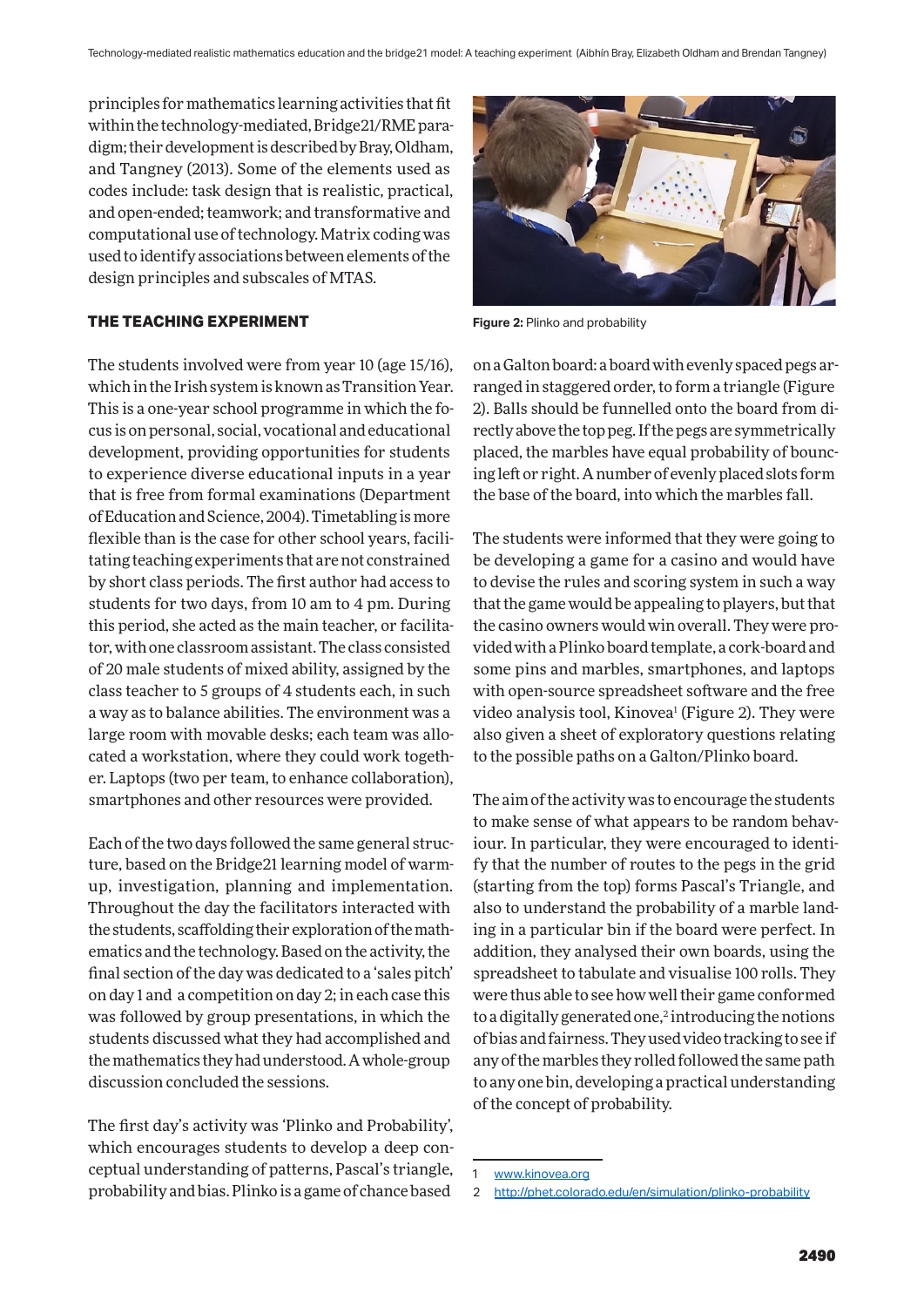Tasks that involve odds and chance are familiar to Irish students. In order to engage the students further, and add to the realistic aspect of the activity, they were required to decorate their boards, and develop the rules and scoring for their game, with the purpose of making a sales pitch to the facilitators ('casino owners') and to the year 12 (aged 17/18) students of the school ('players'). The successful team would be the one that was able to persuade both groups of the validity and attractiveness of their model. This aspect of the activity led to much heated discussion regarding the best way to organise the game, for example: "The stats are here!", "We get more money if we do it my way!", and "Just think about it, we make more money!"

In terms of the process of mathematisation, the first part of the activity, in which the students developed a physical board, and from that a mathematical model of the probabilities of their board, exemplifies horizontal mathematisation. Vertical mathematisation is evident in their generalisation of these probabilities into the set of rules for their games; in particular, some teams advanced beyond the basics and began to use the AND/OR rules of probability – beyond the curriculum for this year group – to set up more general models. Progress from informal through pre-formal and on to formal conceptualisation was facilitated by the tools available to the students, with the formal language introduced as the concepts were developed. In particular, the development and exploration of the boards encouraged the identification of the pattern of Pascal's Triangle, and the use of video-analysis and spreadsheet technology supported the development of formal mathematical models.

The work on day two involved collection, representation and analysis of data, line of best fit, correlation, causality, and extrapolation. It used the Barbie Bungee activity described by Bray and Tangney (2014) and Tangney, Bray, and Oldham (2015).

# **RESULTS OF THE TWO-DAY EXPERIMENT**

# **Quantitative data**

The sampling distributions were normally distributed according to the Shapiro-Wilk test. Paired *t*-tests identified gains in all MTAS subscale scores; the differences were significant (*p*<0.5) for all subscales except Mathematical Confidence.

#### **Qualitative data**

Coding matrices generated by NVivo facilitated comparison between MTAS and the design principles, in order to generate conjectures as to the primary factors that caused the gains in student engagement and confidence indicated by the MTAS scores.

The coding process is in its early stages. However, initial results suggest that the aspects of the design principles most associated with Affective Engagement were the realistic (in the RME sense), cross-curricular and guided discovery aspects of the task design; the Bridge21 activity structure; and the transformative use of technology, which facilitated the realistic nature of the tasks. Behavioural Engagement was also positively associated with the realistic, practical and guided discovery aspects of the task design, the activity structure and the transformative use of technology, but the impact of working in a team also appeared to have a positive effect. Mathematical Confidence was positively associated with the real, guided, and practical tasks, with the use of technology also appearing influential. The use of technology, both transformative and computational, was most significantly related to Confidence using Technology, with the variety of technology noted as adding to flexibility and adaptability. The transformative and computational use of technology, in conjunction with the task design, appeared to have the most influence on students' Attitude to using Technology in Mathematics.

## **DISCUSSION AND CONCLUSIONS**

There is evidence from the results that technology-mediated interventions using the Bridge21 model and embodying an RME-style task design can have a positive impact on student experience in the classroom. The qualitative results in particular, indicate a encouraging increase in student engagement with and confidence in mathematics. The quantitative results also showed gains on all the MTAS subscales, although it should be noted that the gain for Mathematical Confidence did not reach significance.

It is worth noting, however, that the students taking part in the experiment described here appeared particularly favourably disposed to the approach – one student went so far as to say "… it changed the way I look at maths… it was a life-changing experience!" (Groups in other schools were positive but not quite so ebulliently so.) Also worth noting is that, while the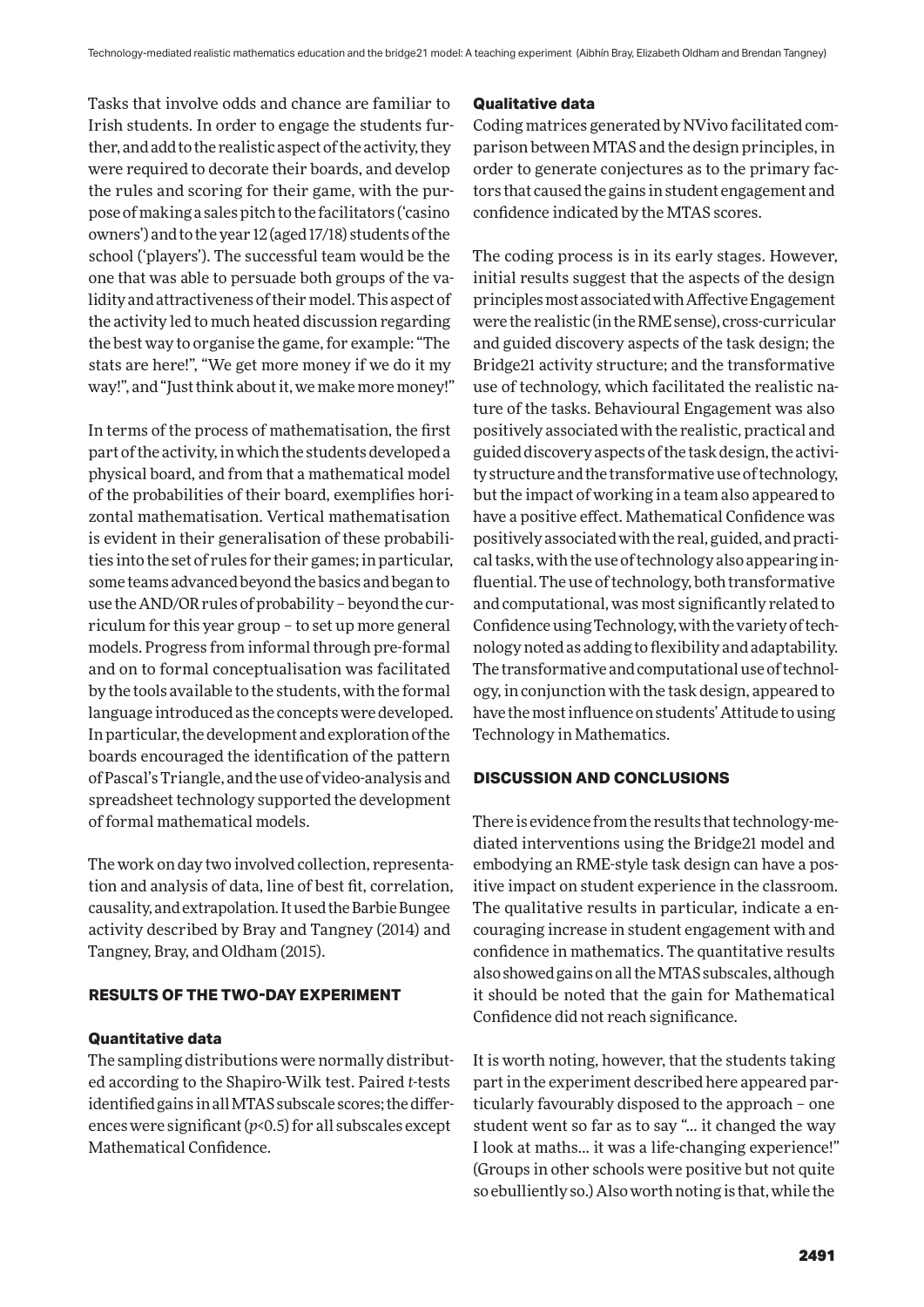impact of the collaborative, team-based approach was primarily positive, this is the one area in which some misgivings were expressed; one negative association was recorded between it and both Behavioural and Affective Engagement: "The groups […] in our class, we all like, know each other, and people just like got pushed aside and lost motivation to do anything and were just a bit bored."

Ongoing data analysis is using an inductive approach, looking for emergent themes, not directly related to MTAS or the design principles. One of the most interesting themes to emerge thus far is the students' positive sense of ownership of their learning, which they are associating with mathematical confidence, reasoning that "because you can have your own idea, even if the teacher is explaining it wrong, or … in a different way, it's like you have your own idea about it and you can add to what they are telling you to do".

This study set out to identify whether activities designed within a technology-mediated, socially constructivist, RME setting could increase student engagement with and confidence in mathematics, in line with some of the aims of the Project Maths syllabus. While initial results are promising, the relative novelty of the approach may be a contributing factor, and although the experiment took place in a school, it did so in a year in the Irish school system that allows for flexible approaches to curriculum and timetabling. If however, the findings can be replicated – both for repeated use with similar students, and for classes following syllabi leading to state examinations – it would augur well for addressing some of the shortcomings identified in the implementation of Project Maths to date.

# **REFERENCES**

- Bray, A., Oldham, E., & Tangney, B. (2013). The Human Catapult and Other Stories – Adventures with Technology in Mathematics Education. In *11th International Conference on Technology in Mathematics Teaching (ICTMT11)* (pp. 77–83). Bari, Italy.
- Bray, A., & Tangney, B. (2013). Mathematics, Pedagogy and Technology – Seeing the Wood From the Trees. In *5th International Conference on Computer Supported Education (CSEDU 2013)* (pp. 57–63). Aachen, Germany: SCITEPRESS – Science and Technology Publications.
- Bray, A., & Tangney, B. (2014). Barbie Bungee Jumping, Technology and Contextual Learning of Mathematics. In *6th*

*International Conference on Computer Supported Education (CSEDU 2014) 3* (pp. 206–213). Barcelona, Spain.

- Conway, P. F., & Sloane, F. C. (2005). *International trends in post-primary mathematics education*. Dublin, Ireland: National Council for Curriculum and Assessment.
- Cosgrove, J., Perkins, R., Shiel, G., Fish, R., & McGuinness, L. (2012). T*eaching and Learning in Project Maths: Insights from Teachers who Participated in PISA 2012*. Dublin, Ireland: Educational Research Centre.
- Creswell, J. (2003). *Research Design: Qualitative, Quantitative, and Mixed Methods Approaches* (2nd ed.). Thousand Oaks, CA: Sage Publications Inc.
- Dede, C. (2010). Comparing frameworks for 21st century skills. In J. Bellanca & R. Brandt (Eds.), *21st century skills: Rethinking how students learn* (pp. 51–76). Bloomington, IN: Solution Tree Press.
- Department of Education and Science. (2004). *A Brief Description of the Irish Education System*. Ireland: Department of Education and Science.
- Dickinson, P., Hough, S., Searle, J., & Barmby, P. (2011). Evaluating the impact of a Realistic Mathematics Education project in secondary schools. *Proceedings of the British Society for Research into Learning Mathematics, 3*(31), 47–52.
- Drijvers, P., Mariotti, M. A., Olive, J., & Sacristán, A. I. (2010). Introduction to Section 2. In C. Hoyles & J. B. Lagrange (Eds.), *Mathematics Education and Technology – Rethinking the Terrain: The 17th ICMI Study* (Vol. 13, pp. 81–88). Dordrecht, The Netherlands: Springer.
- Ernest, P. (1997). Popularization: myths, massmedia and modernism. In A. J. Bishop, K. Clements, C. Keitel, J. Kilpatrick, & C. Laborde (Eds.), *International Handbook of Mathematics Education* (pp. 877–908). Dordrecht, The Netherlands: Springer.
- Freudenthal, H. (1991). *Revisiting mathematics education: China lectures* (Vol. 9). Dordrecht, The Netherlands: Springer.
- Gravemeijer, K. (1994). *Developing Realistic Mathematics Education*. Utrecht, The Netherlands: CDbeta Press.
- Gross, J., Hudson, C., & Price, D. (2009). The long term costs of numeracy difficulties. *Every Child a Chance Trust*. Retrieved from www.nationalnumeracy.org.uk
- Jeffes, J., Jones, E., Wilson, M., Lamont, E., Straw, S., Wheater, R., & Dawson, A. (2013). *Research into the impact of Project Maths on student achievement, learning and motivation: final report.* Slough, UK: NFER.
- Johnston, K., Conneely, C., Murchan, D., & Tangney, B. (2014). Enacting Key Skills-based Curricula in Secondary Education: Lessons from a Technology-mediated, Group-based Learning Initiative. *Technology, Pedagogy and Education*,  $1 - 20.$
- Lawlor, J., Conneely, C., & Tangney, B. (2010). Towards a pragmatic model for group-based, technology-mediated, project-ori-